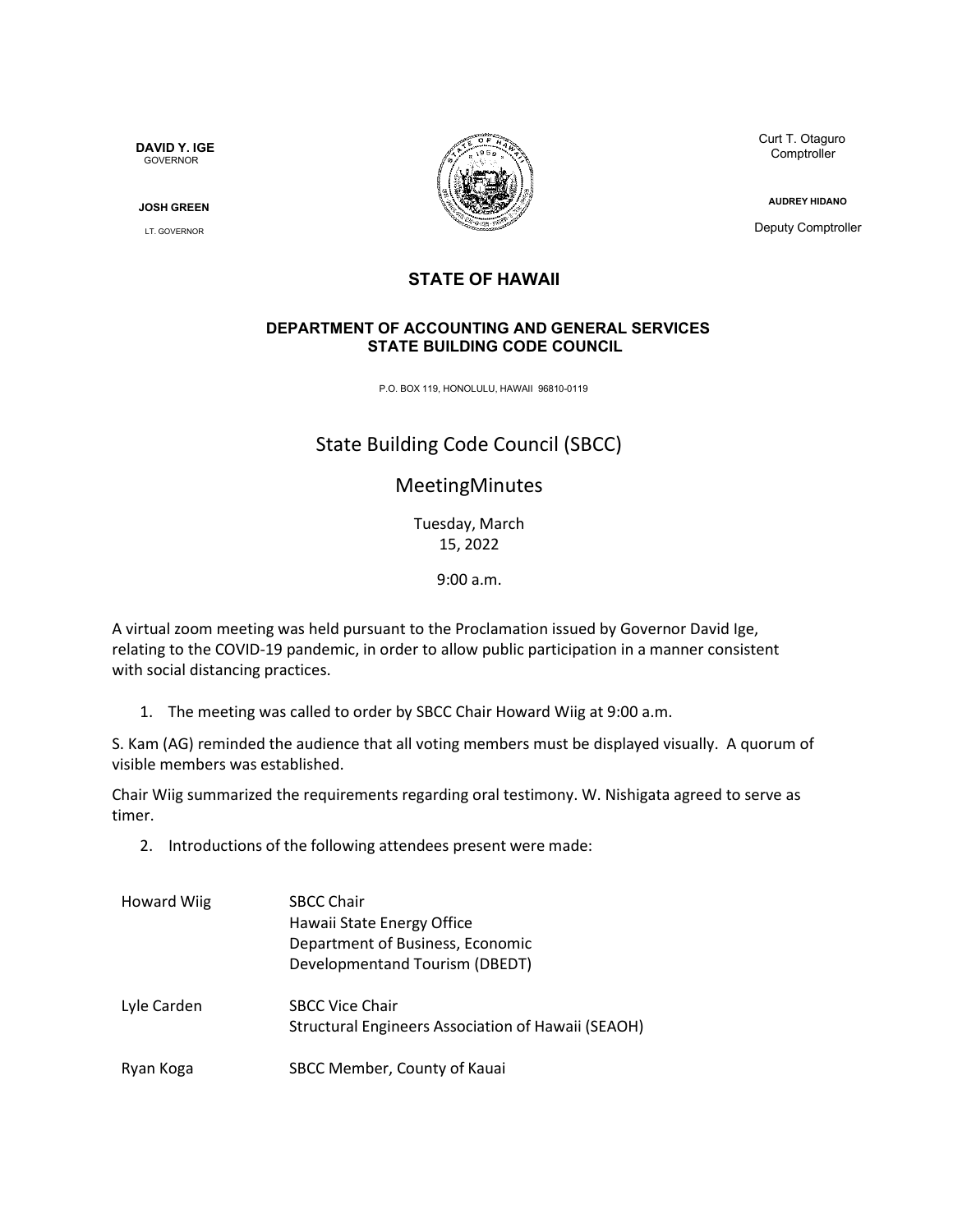| Neal Tanaka              | SBCC Member, County of<br>HawaiiDepartment of<br><b>Public Works</b>                                  |
|--------------------------|-------------------------------------------------------------------------------------------------------|
| Gary Lum                 | <b>SBCC Member</b><br>State Fire Council (SFC)                                                        |
| Gregg Serikaku           | <b>SBCC Member</b><br>Subcontractors Association of Hawaii                                            |
| <b>Rick Myers</b>        | <b>SBCC Member</b><br>American Institute of Architects of Hawaii (AIA)                                |
| <b>Willard Nishigata</b> | <b>SBCC Member</b><br>Department of Planning and Permitting<br>(DPP) City and County of Honolulu      |
| Lance Nakamura           | <b>SBCC Member</b><br>Assistant Administrator<br>Department of Public Works, County of Maui           |
| Vacant                   | <b>SBCC Member</b><br><b>Elevator Division</b><br>Department of Labor and Industrial Relations (DLIR) |
| Keith Sawamura           | <b>SBCC Member</b><br>Building Industry Association of Hawaii (BIA)                                   |

Chair Wiig introduced Keith Sawamura as the BIA's new representative. Chair Wiig noted that DAGS Administration had entered Mr. Sawamura as a new voting member.

#### **Other Attendees**

| Zoe LaMantia      | Green Energy Building Hawaii   |
|-------------------|--------------------------------|
| Evan Fong         | <b>Elevator Contractors</b>    |
| Kika Bukoski      | Plumbers and Fitters Local 675 |
| Gail Suzuki-Jones | Hawaii State Energy Office     |
| Wade Shimabukuro  | County of Maui                 |
| Stella Kam        | Deputy Attorney General (DAG)  |
| Steven Gangwes    | DR Horton                      |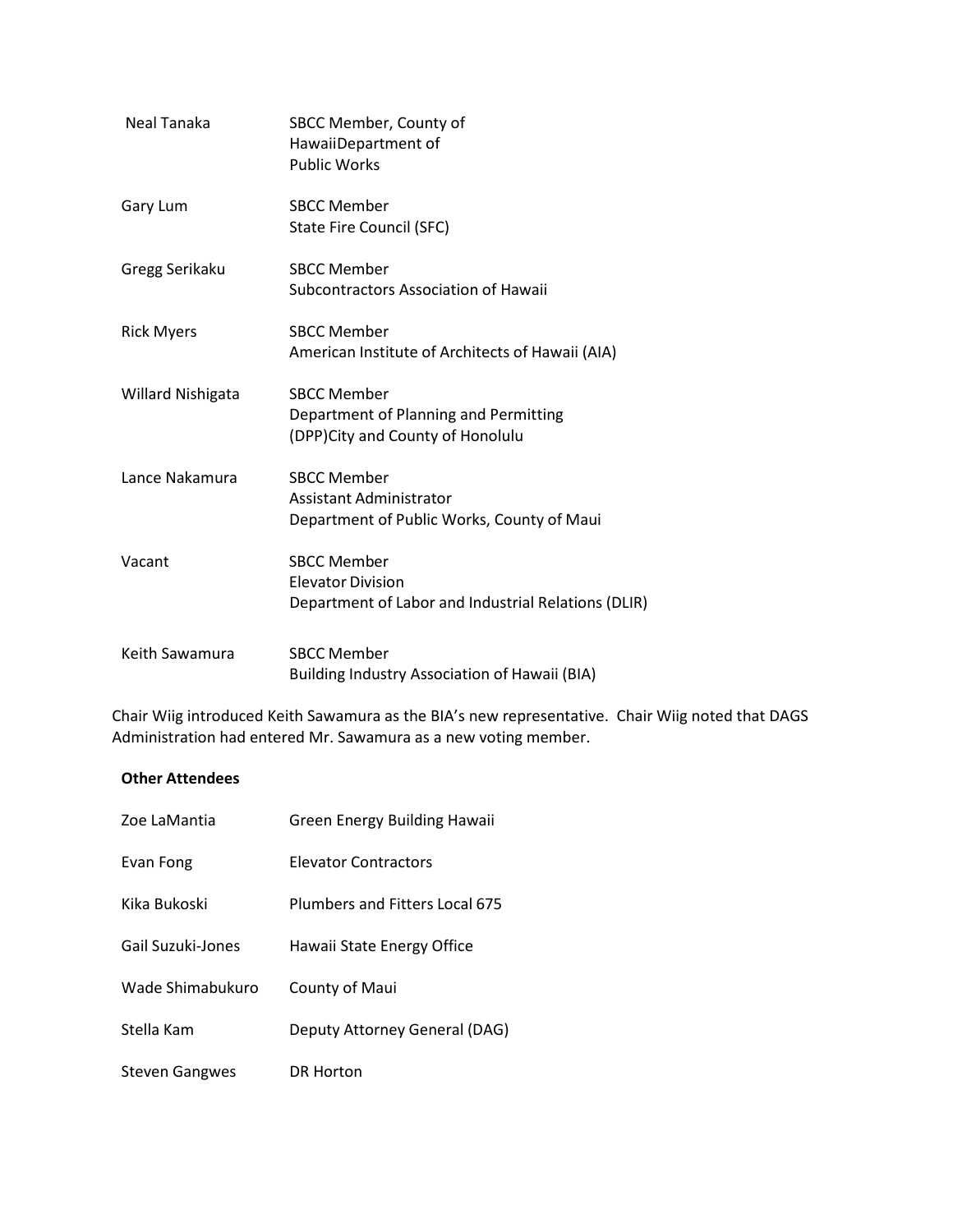| Randy Silva         | Ron Ho & Associates                                                        |
|---------------------|----------------------------------------------------------------------------|
| Ryan Takahashi      | Hawaii Electricians                                                        |
| Gary Honold         | <b>Regional Director NFPA</b>                                              |
| Jessica Javes       | County of Hawaii, District 3 for Councilwoman Susan Lee Loy                |
| Elena Arinaga       | Hawaii State Energy Office                                                 |
| Kevin Luoma         | <b>WSP USA</b>                                                             |
| <b>Brian Lee</b>    | Hawaii Laborers and Employers Cooperation and Education Trust Fund (LECET) |
| Melanie Islam       | <b>Mason Architects</b>                                                    |
| Joy Kimura          | Hawaii Laborers and Employers Cooperation and Education Trust Fund (LECET) |
| Peter Aiello        | Aiello Design Group, Architects                                            |
| Reid Nishimura      | <b>Englekirk Structural Engineers</b>                                      |
| Karen Shishido      | Hawaii Energy, Market Transformation Program                               |
| <b>Ben Sullivan</b> | City and County of Honolulu, Energy Program Manager                        |
| Kim Ho              | Structural Engineer, Englekirk Engineers                                   |
| <b>Steve Byers</b>  | <b>Green Building Hawaii</b>                                               |

3. Public Comments

K. Luoma, WSP, noted the list of current codes on the SBCC website was not up to date and counterproductive for building designers. The chairs of the code working groups each said they would update their codes. K. Luoma then said that the county websites on prevailing codes were likewise out of date. Each of the county building managers indicated they would update their websites. B. Lee of LECET agreed with K. Luoma.

K. Luoma had a question about the State Elevator Code, since they're following 2018 code for new buildings, but for elevators they still have to follow the 2012 code which requires an unnecessary vent which results in wasted energy.

E. Fong is on the licensing board but not directly with the elevator directors. Elevators are on the 2010 code. He will check on any updates.

4. Proposed Adoption of the 2020 NEC